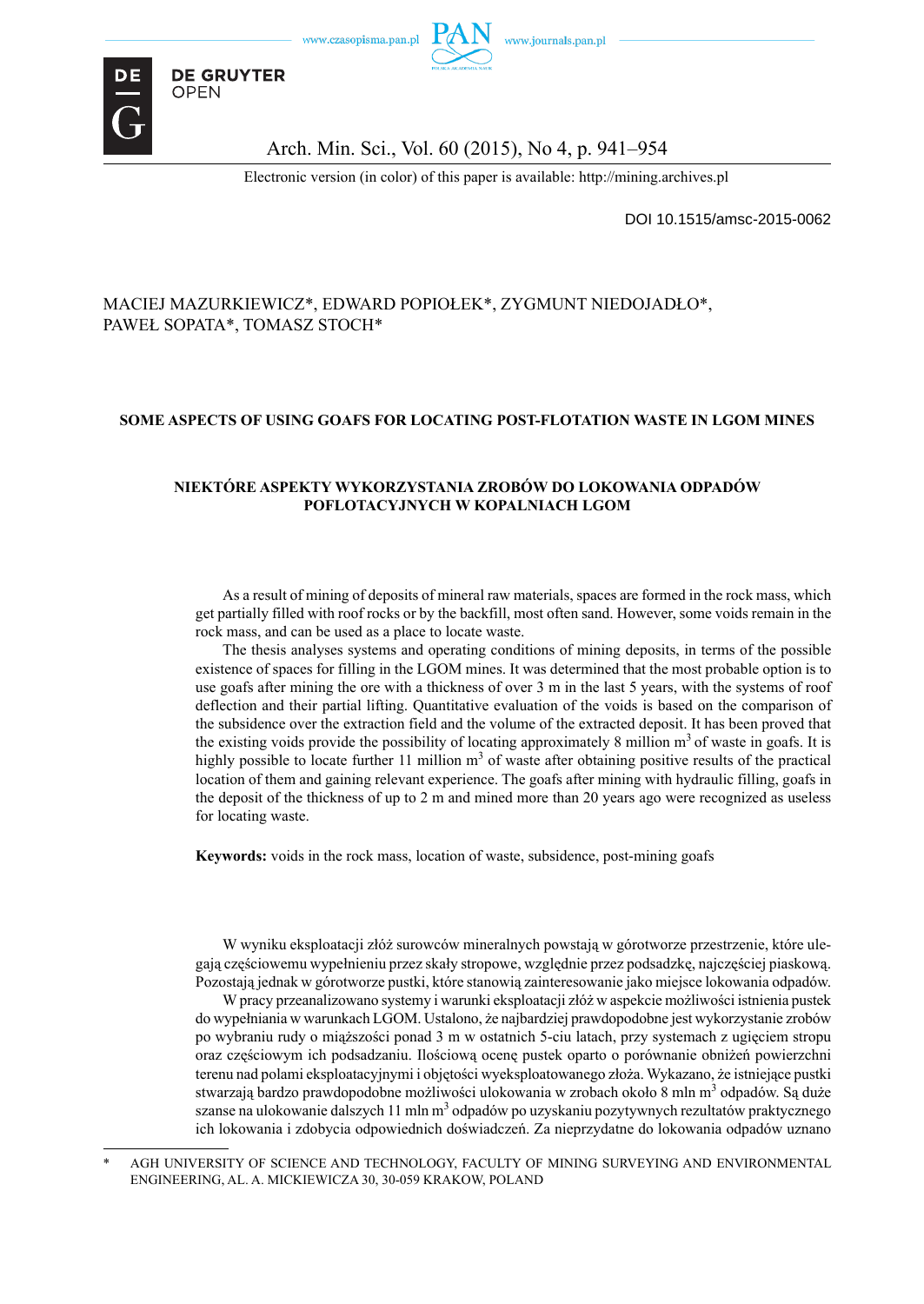

zroby po eksploatacji z podsadzką hydrauliczną, zroby w złożu o miąższości do 2 m i wybierane ponad 20 lat temu.

**Słowa kluczowe:** pustki w górotworze, lokowanie odpadów, obniżenia terenu, zroby poeksploatacyjne

# **1. Introduction**

As a result of the mining of the deposits of mineral raw materials, spaces are formed in the rock mass, which get partially filled with rock mass or with backfill, most often sand. They are also object of interest as a place for locating waste. This problem has important ecological and economic aspects. It was also considered for the mining conditions of deposit of copper ore in LGOM. During the process of ore enrichment, huge quantities of post-flotation waste is generated, which so far has been stored in the surface area, which required the construction of sedimentation tanks, in which almost billion tons of deposits has been located already.

The previous experience with the world mining concerning the location of waste in underground mines mostly is not positive (Mazurkiewicz, 1983). There are no previous examples of the location of waste on a mass scale, mainly due to the lack of a suitable, economically reasonable technology. In the opinion of the authors, it is highly possible to locate post-flotation waste in LGOM. In this case, conducting the works on the technology of underground storage of postflotation waste by KGHM "Polska Miedź" S.A. is impressive.

The authors decided that the basis for further studies is the possibly accurate estimation of post-mining voids existing in the goafs of copper mines, which can be used for locating waste with a large likelihood. The authors' long experience concerning the location of waste (waste rocks, fly ash) in coal mining was used.

The basis for analyses was the observed subsidence over the mining fields and their correlation with the thickness of the exploited deposit, taking into account the system of its mining.

After determining the conditions in which the possibility of locating post-flotation waste exists, the fostering regions were selected, and the hypothetic volume of the voids possible to be used were defined. Also, the regions with adverse conditions for locating waste were recognized.

# **2. Systems of the Deposit Exploitation and the Character of Goafs**

### **2.1. Caving as the Place for Locating Waste**

The investigation of issues of the mechanism of caving formation and its character has been conducted for many years. Staroń summarizes them in his work (Staroń, 1979). It was conducted along with discussions over stresses found in rocks around the mining headings. Their results with regard to the mechanism of formation, cover the results obtained by Ropski (Ropski, 1966; Plewa, 2006). He states that the height of the full caving reaches on average the thickness increased  $1 - 2$  times as compared to the mined bed.

All researchers, dealing with the issues of the formation of caving (Bartecka,1975; Butra, 2003; Mazurkiewicz, 1998; Znański, 1958), pay attention to certain "zones" occurring in it. From the point of view of absorbency, the significant ones are those with voids between the blocks.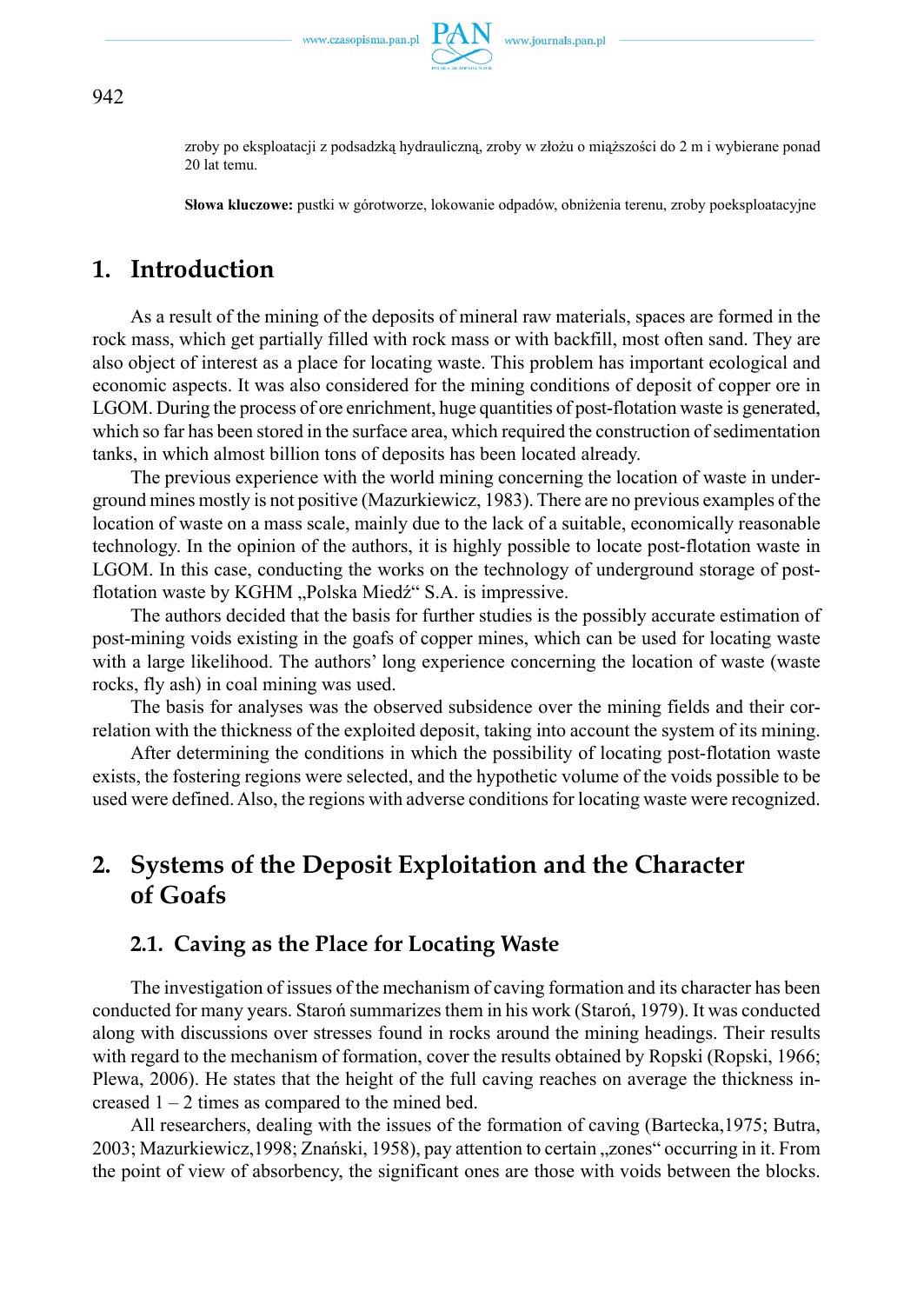

Such voids may affect (penetrate) sealing fluids and mixtures containing waste. Fig. 1 presents the classic scheme of a caving present in the carboniferous rock mass. It implies the presence of the so-called full caving zone, which may constitute a place of discharging fluids containing waste in the goafs of the caving for the purpose of its sealing. The nature of caving in carboniferous rocks extracted using the wall system, which we will discuss in further parts of the thesis, differs substantially from the caving in Permian rocks extracted using chamber systems. Therefore, direct transfer of experience from coal mines to ore mines is not possible.



Fig. 1. Caving zones, according to Ropski (Ropski, 1966)

## **2.2. Properties of Permian roof-rocks and the character of formed caving**

The mechanism of caving formation and its nature (including porosity) is primarily determined by the character of roof-rocks. In copper mines, the roof consists of carbonate rocks. They were audited in terms of strength properties. The tests were conducted mostly in the aspect of the rock bursts hazard (Monografia KGHM, 2007). The mechanism of caving formation depending on the type of rocks or their properties were not analysed. Nonetheless, in one of the adopted roof classifications, attention is paid to the fact that the class I roof (ratio of stability  $L_t < 15$ ) "presents the possibility of additional sealing of goafs because of pieces of rock automatically breaking and falling off" (Monografia KGHM, 2007; Szecówka, 1977). Therefore, analysing mining fields in terms of the existence of voids, the regions in which the mining was conducted under the roof classified to this class should be excluded. The caving will be tight and potential voids will be poorly unobstructed.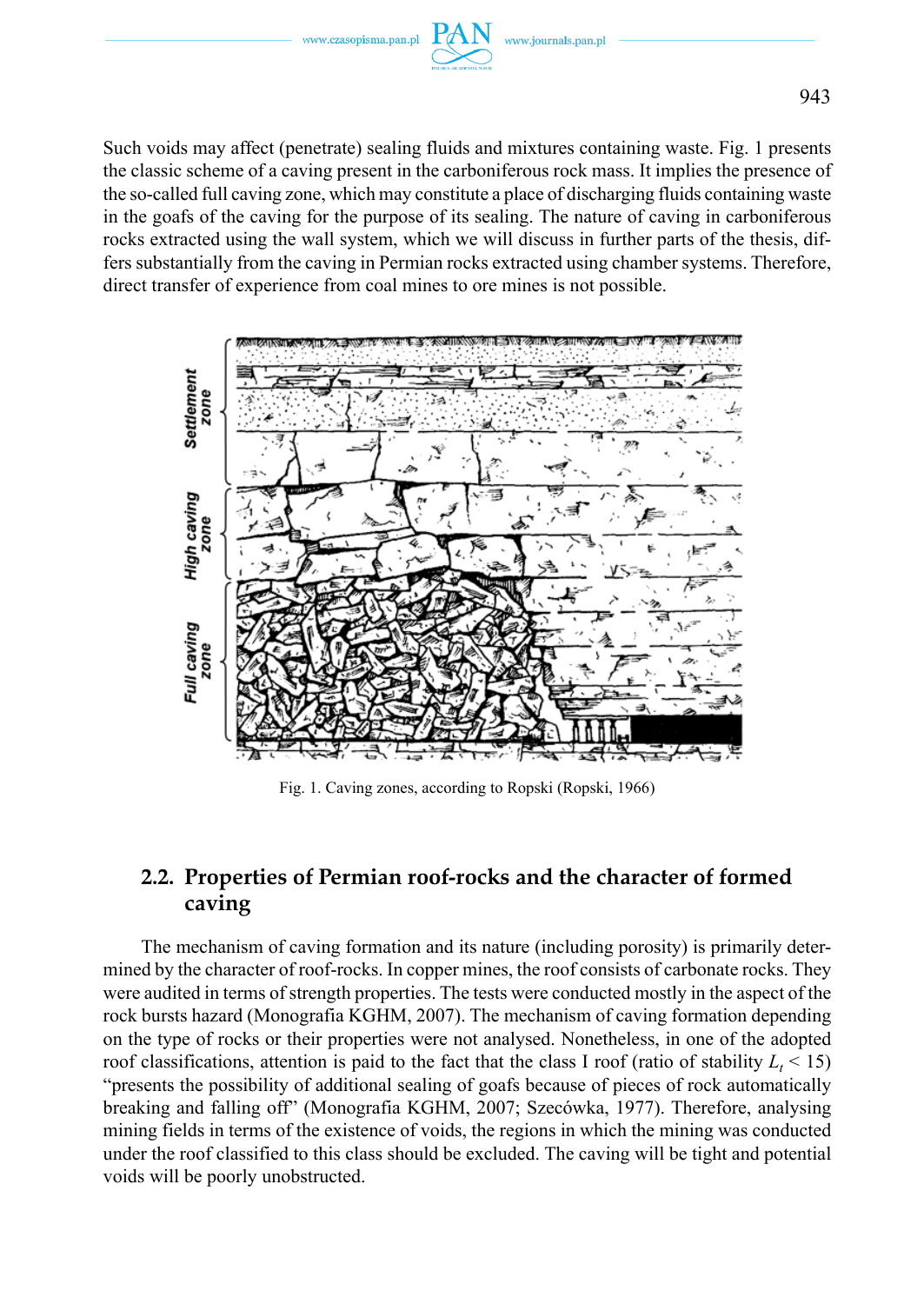

### **2.3. Impact of the Mining System**

In LGOM mines, over the years, a few dozen of exploitation systems were used (Butra & Kicki, 2003), and since 1968 these have been different forms of the chamber-pillar system. In the thin deposits (up to 3 m) and of medium thickness  $(3 \text{ m to } 5 \text{ m})$ , the deposit was mined with the caving, in the thick deposits, as well as in mining most of the protective pillars, the hydraulic backfill was used along with the sand or sand-slag mixture.

The lack of research conducted (Mazurkiewicz, 1998) makes it impossible to make reference to the problem of the impact of the method of removing goafs (caving, roof deflection) to the volume of the voids between the blocks. Nonetheless, when analysing and comparing the conditions of the formation of debris, it can be assumed that:

- in systems with caving, the debris will have smaller vertical scope and will be more tightened; it will also consist of more minor blocks,
- debris, in systems with roof deflection, it will be made of larger blocks, and its vertical scope, in particular in the form of delaminations, will be larger.

Therefore, it seems that the goafs of the systems with roof deflection make more beneficial conditions for locating waste, which is illustrated on figure 2.



Fig. 2. Diagram of the formation of caving in the room-pillar systems: a) classic, b) with the roof deflection (according to Dębkowski et al., 1996)

Assessing the impact of the height of the mining headings convergence on the capacity of the goafs, it can be assumed that at the caving chamber-pillar systems in the thin deposits, if they have any capacity, it would be small, and the permeability between the voids would be doubtful.

To sum up, it can be assumed that the areas useful for the location of waste are the mining fields in the deposits of the thickness above 3 m extracted with the roof deflection no later than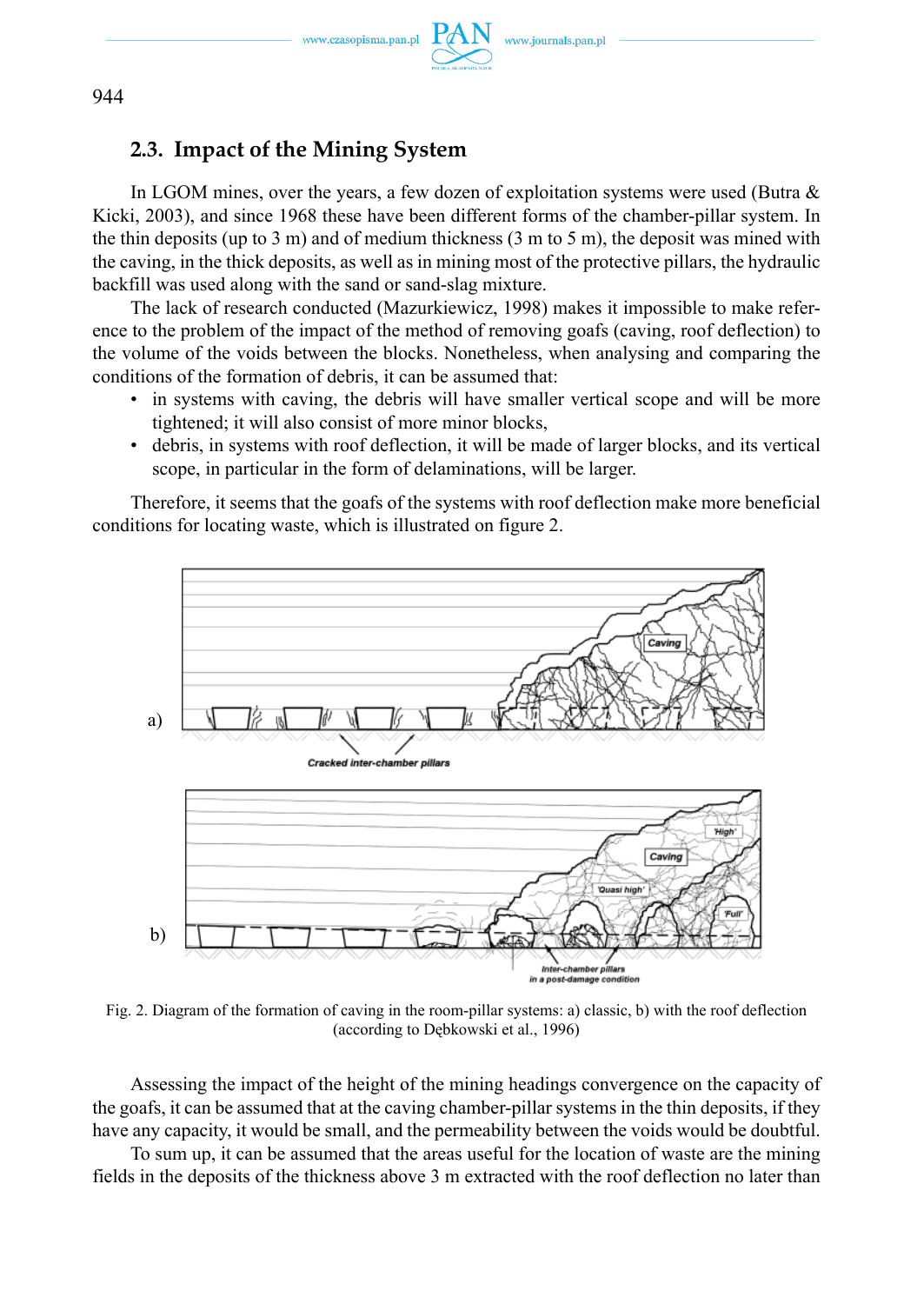10 years back (Popiołek & Mazurkiewicz, 2011). In the deposits of the thickness of 2-3 m and extracted more than 10 years ago, the voids may be in the old goafs. However, the possibility of using them for locating post-flotation waste should be evaluated sceptically.

# **3. Selection of Regions Fostering the Location of Waste**

## **3.1. The Selection Criteria**

The considerations conducted in the previous chapter indicate the following conclusions concerning the possible presence of voids in the old goafs of the copper ores related to using them for organized location of post-flotation waste:

- 1) the goafs after mining using a full hydraulic filling, goafs after mining of the thickness of 2.0 m (and smaller) and the regions of old mining from more than 20 years back, should be excluded as useful for organized location of waste,
- 2) the goafs after mining of the thickness of more than 3.0 m using systems with roof deflection, partial hydraulic filling and location of stone, implemented in a recent period of five years (in justified cases, up to 10 years back) are the most useful for locating waste
- 3) the goafs in which there are voids with little possibility for the location of post-flotation waste are the mining fields from deposits of the thickness of 2.0-3.0 m extracted in the period of the last 20 years and situated in favourable conditions (fields surrounded by the ore or the network of gate roads providing access to the deposit).

## **3.2. Selection of Regions in the LGOM Mining Areas**

The analysis covered the whole mining of the copper deposit in LGOM performed so far, conducted by 3 mining plants:  $O/ZG$  "Lubin",  $O/ZG$  "Rudna" and  $O/ZG$  "Polkowice-Sieroszowice". It was performed on the basis of background maps of the mining in particular mining areas (as at 2nd/3rd quarter of 2010).

**In the mining area of "Lubin – Małomice"**, the exploitation of deposits of copper ore is conducted by O/ZG "Lubin". 11 regions of the greatest possibilities of locating waste in old goafs have been determined there, according to the adopted criteria (Chapter 3.1). They account for nearly 11 million m<sup>3</sup> of the nominal volume of the mining fields (deposit volume theoretically possible to be mined).

**In the mining area of "Rudna"**, the mining of the deposits of copper ore is conducted by O/ZG "Rudna". 14 regions most useful for the location of waste in old goafs have been determined there. They account for approximately 28 million  $m<sup>3</sup>$  of the nominal volume of the post-mining voids.

**In the mining areas of "Polkowice" and Sieroszowice"**, the mining of deposits of copper ore is conducted by O/ZG "Polkowice-Sieroszowice". 11 regions with hypothetical possibilities of the location of waste in old goafs have been determined there. They account for approximately 13 million m<sup>3</sup> of the nominal volume of the mining fields.

It should be emphasized that the volumes reported above include the cubature of the deposit (theoretically possible to be mined), without considering the remnants of the deposit in technological pillars.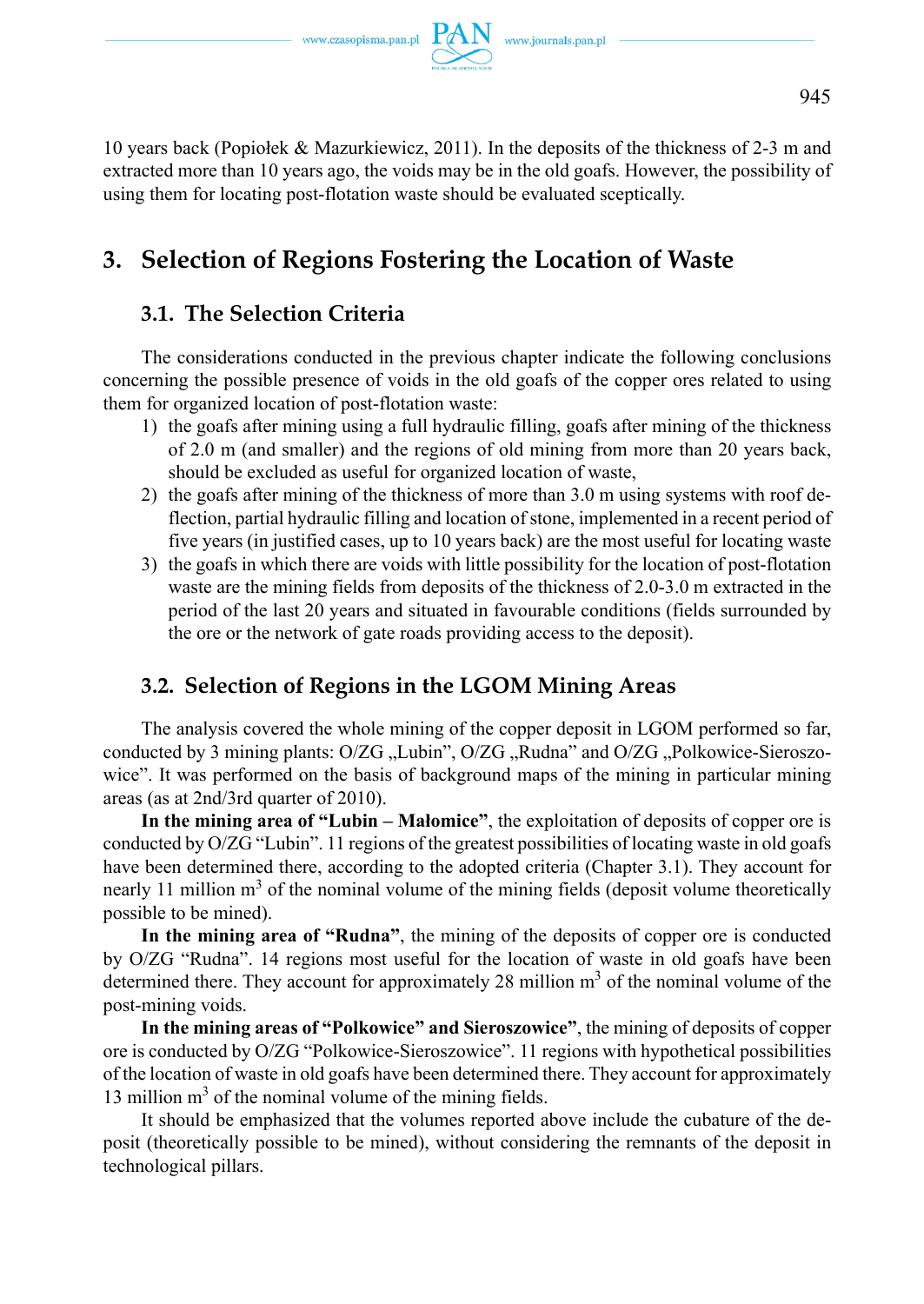

# **4. Estimation of the Capacity of Caving Goafs**

# **4.1. Assessment of the Porosity of Caving Debris in Room-Pillar systems of the Copper Mining**

The recognition of this phenomenon is of fundamental importance for estimating the capacity of caving goafs related to organized location of post-flotation waste. The considerations on the porosity of caving debris are based on the simplified scheme of the mechanism of caving formation provided on figure 2. When assessing the porosity of three types of the caving, it can be assumed that:

- high caving, similarly like in the case of carboniferous rocks and wall systems, would be characterised by voids, in the form of gaps, closed to a large extent,
- *quasi* high caving would be similar to the high caving. Its porosity may be slightly greater than the porosity of the high caving,
- full caving would be similar to such caving described for the carboniferous rocks. It may be assumed that because the strength parameters of carbonate rocks are higher than those of shales and carboniferous sandstones, the full caving debris will consist mostly of larger blocks.

For estimating the porosity of full caving, it is important to define the "unit area" where the caving occurs. Let us adopt another simplified scheme in the form of a section of goafs, covering 4 neighbouring residual pillars (assuming the dimensions given in "Monografia POLSKA MIEDŹ S.A.", 2007), introducing simplifications with regard to the shape of the pillars. The area of the caving, in the projection onto the floor amounts to  $460 \text{ m}^2$ . Assuming that the deposit has the thickness of  $h_{z}$  = 3.5 m, and the falling roof layers have the thickness of 2.0  $h_{z}$ , the volume of the caving along with the residual pillars has been estimated as approximately 4 800  $m<sup>3</sup>$ . From this volume we subtract the volume of the residual pillars (of approximately 200  $\text{m}^3$ ), and the volume of the *quasi* caving. It has been assumed that its average area in the horizontal projection amounts to 1.5 of the area of the residual pillars, therefore, the volume of such a caving will be approximately  $400 \text{ m}^3$ . On the other hand, the estimated volume of the high caving for the adopted section will be approximately 4 200  $m<sup>3</sup>$ , that is approximately 80% of the whole volume of the caving.

Taking account of the experience gained during researching this issue in coal mines, it can be assumed that the voids existing in the debris would amount to approximately 20% of its volume. As for the volume of the mined ore, it can be estimated that the voids in the caving debris constitute the maximum of approximately 60% of its volume.

The above considerations are confronted in further parts of the thesis, by conducting the comparison of the volume of the area settlement basin with the volume of the mined deposit.

## **4.2. Estimation of the Porosity by Comparing the Volume of the Subsidence Basin and the Mined Deposit**

#### **4.2.1. Analysis Method**

For the analysis, we selected regions in which it is possible to separate the final subsidence basin, corresponding to the mining in a given area, meeting the criteria of the selection of mining fields useful for locating waste (Chapter 3.1).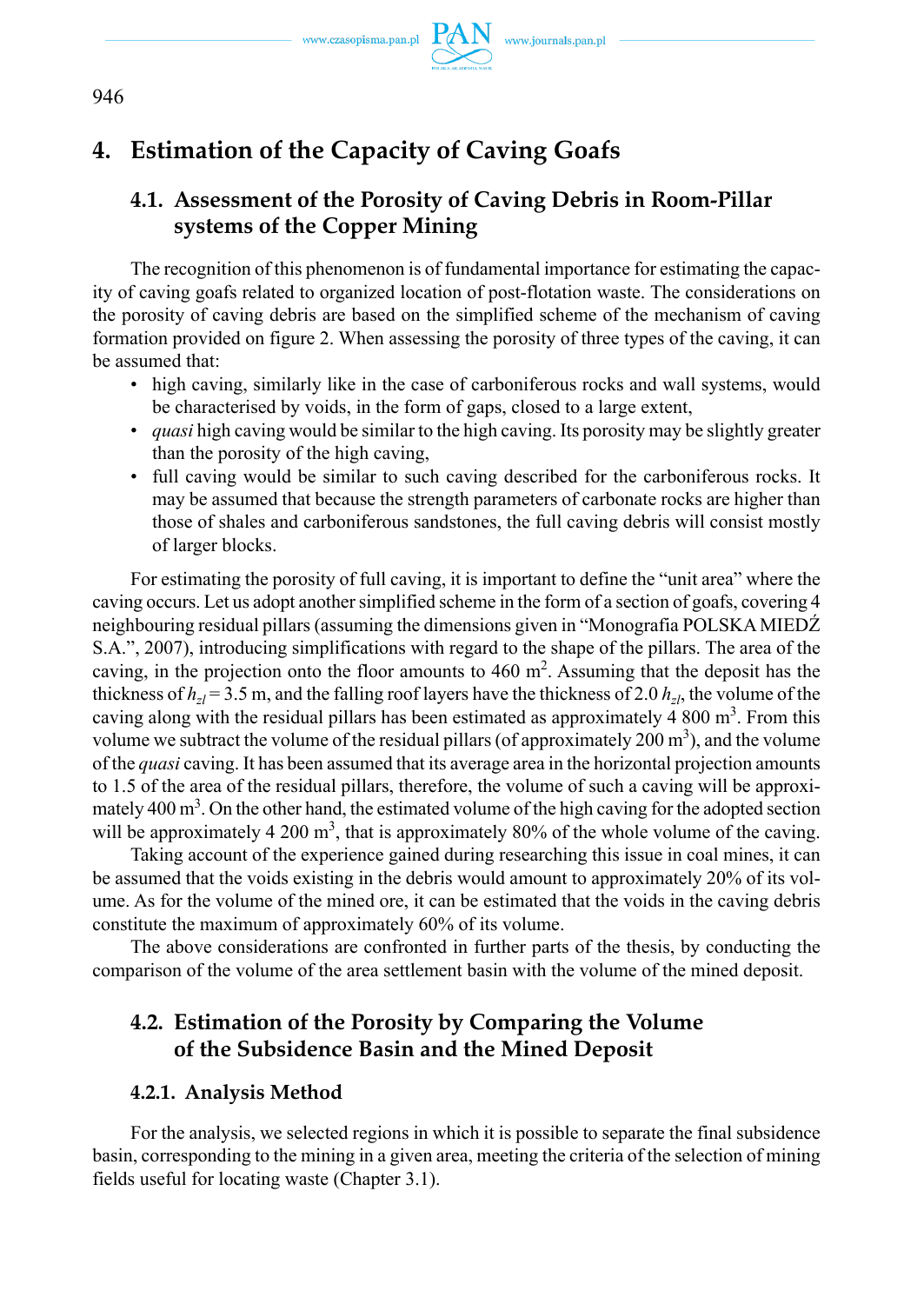After a detailed analysis of the current condition of deformation for mining areas in LGOM and conducted mining, the region providing the possibility of the execution of above described analyses, leading to estimating the capacity of voids in the goafs left after mining in connection with the subsidence caused by the exploitation of deposits, was selected.

#### **4.2.2. Location of the Region Selected for the Analysis**

In the selected area selected for the analysis (Fig. 3), there are two fields: 23 and 24. The first one has been mined since 2004 at the height of the gate of 3.2 m to 9.6 m, while the second field was mined from 2000 to 2008 at the height of the gate of 2.0 m to 5.8 m.

In the analysed area, two systems of mining were used: the single-layer system with the roof deflection for the deposit of the thickness of up to 7 m (fields G-24/3, G-24/4) and the system with the partial dry backfill for the deposit of the thickness of above 7 m (fragments of field G-6/7).

### **4.2.3. Calculation of the Volume of the Void after Mining the Deposit**

The mining performed in this area is divided into three fields marked with numbers 23, 24A and 24B (Fig. 3). The diversity covers, above all, the height of the mining gate and the system of mining. On the basis of the mining map, the area of the horizontal projection of separated mining plots was calculated. Then, for each field, the average height of the mining gate was determined. This made it possible to calculate the nominal value of the volume of the post-mining void, i.e. such that would arise after the complete mining of the whole mining field. Owing to the use of the room-pillar system for the mining of the copper deposit, the void does not reach the nominal volume due to leaving in so-called residual pillars, ensuring partial support of the roof. Thus, some loss of the volume connected with the volume of residual pillars should be considered. It depends, first of all, on the height of the heading. The residual pillars usually have the shape of a cone. The greater the height of the heading, the greater the residual pillars and their volume. The loss coefficient (marked in table 1 as Loss 1), according to data concerning the use of deposit made available in O/ZG "RUDNA", may have the following estimated values:

- $10 11\%$ , for the deposit of the thickness of up to 3 m,
- 14 15%, for the deposit of the thickness of  $3 7$  m,
- 22 23%, for the deposit of the thickness above 7 m.

The volume of the post-mining void for all three fields was estimated, taking account of the loss of the volume of the left residual pillars (tab. 1). The total volume of the void after mining the deposit was the basis for the comparison with the surface basin registered above the analysed fields of mining.

Additionally, for a better reference of the size of losses to all branches of KGHM "Polska Miedź" S.A., the data from 2002 which define the global coefficient of the loss of the deposit as 10.5% (marked in Table 1 as Loss 1') were used.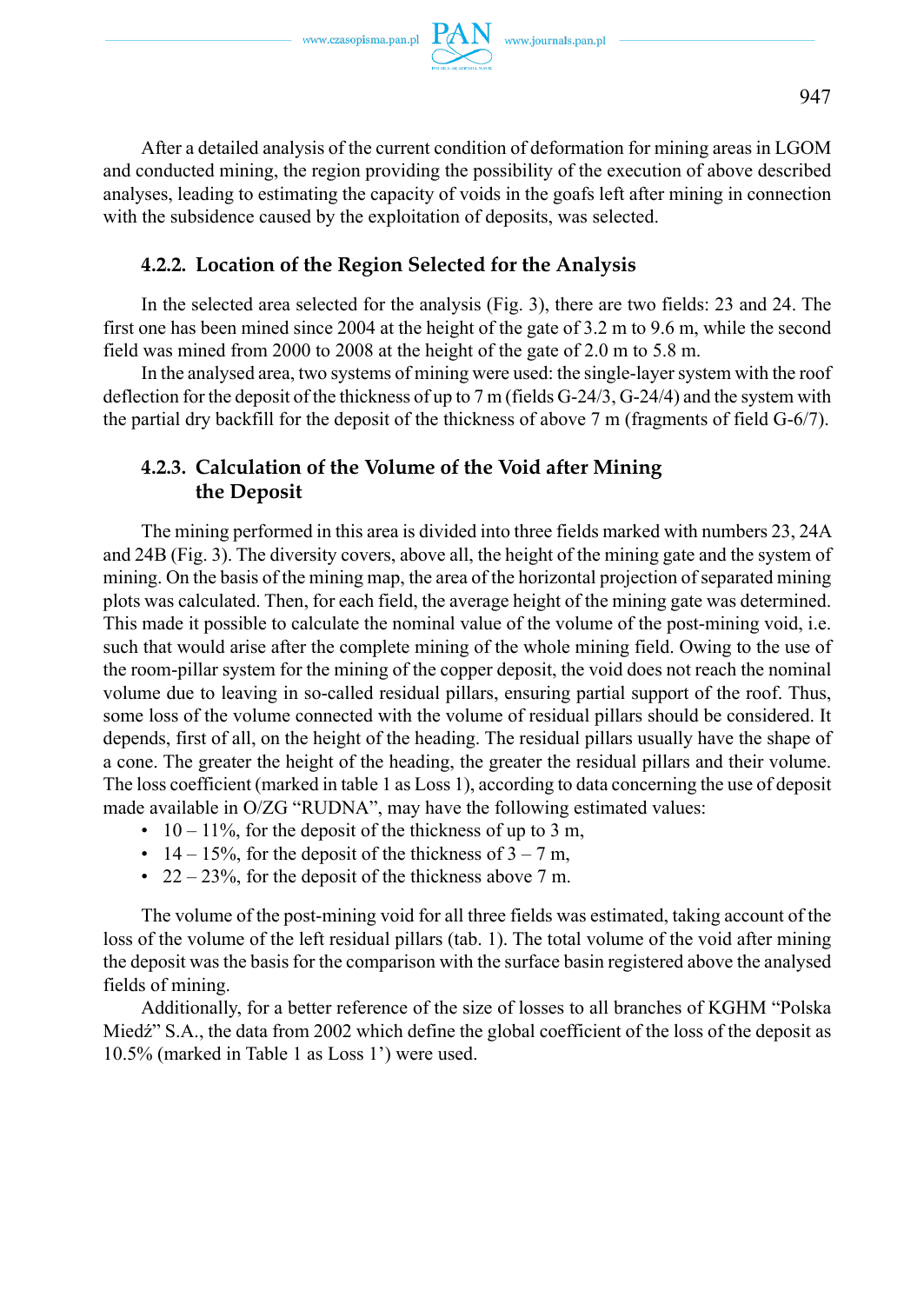www.czasopisma.pan.pl



Fig. 3. The region selected for the analysis of the capacity of voids in the goafs left after mining

TABLE 1

| Field<br>no. | $g_{\scriptscriptstyle sr}$ | $P[m^2]$  | $V_n$ [m <sup>3</sup> ] | Loss1<br>[%] | Volume<br>loss<br>$\mathrm{[m^3]}$ | <b>Void</b><br>volume<br>V1 | Loss1'<br>[%] | Volume<br>loss'<br>$\mathrm{[m^3]}$ | <b>Void</b><br>volume<br>V1' |
|--------------|-----------------------------|-----------|-------------------------|--------------|------------------------------------|-----------------------------|---------------|-------------------------------------|------------------------------|
| 23           | 6.2                         |           | 373 242 2 314 100       | 15%          | 347 115                            | 1966985                     | $10.5\%$      |                                     | 206 533 2 107 567            |
| 24A          | 3.4                         | 481 075   | 635655                  | 14%          | 228 992                            | 1 406 663                   | 10.5%         | 147 700                             | 1487955                      |
| 24B          | 2.3                         | 245 790   | 565 317                 | $11\%$       | 62 185                             | 503 132                     | 10.5%         | 52 829                              | 512 488                      |
| Total        |                             | 1 100 107 | 4 5 1 5 0 7 2           |              |                                    | 638 292 3 876 781           |               | 407 062                             | $ 4\;108\;010 $              |

The volume of the post-mining voids for the fields adopted for analysis

## **4.2.4. Determination of the Volume of the Post-Mining Basin**

In order to enable the comparison of the volume of the subsidence basin on the surface, formed as a result of tightening the void of the volume of post-mining void, the long lasting impact of the dehydration of the rock mass on deformations on the surface should be considered. For this reason, it was necessary to obtain data on the condition of large-surface subsidence basin in the analysed area, and then remove this impact from the current condition of deformation of the area surface, according to the following formula:

$$
w^{up} = w^{tot} - w^{deh}
$$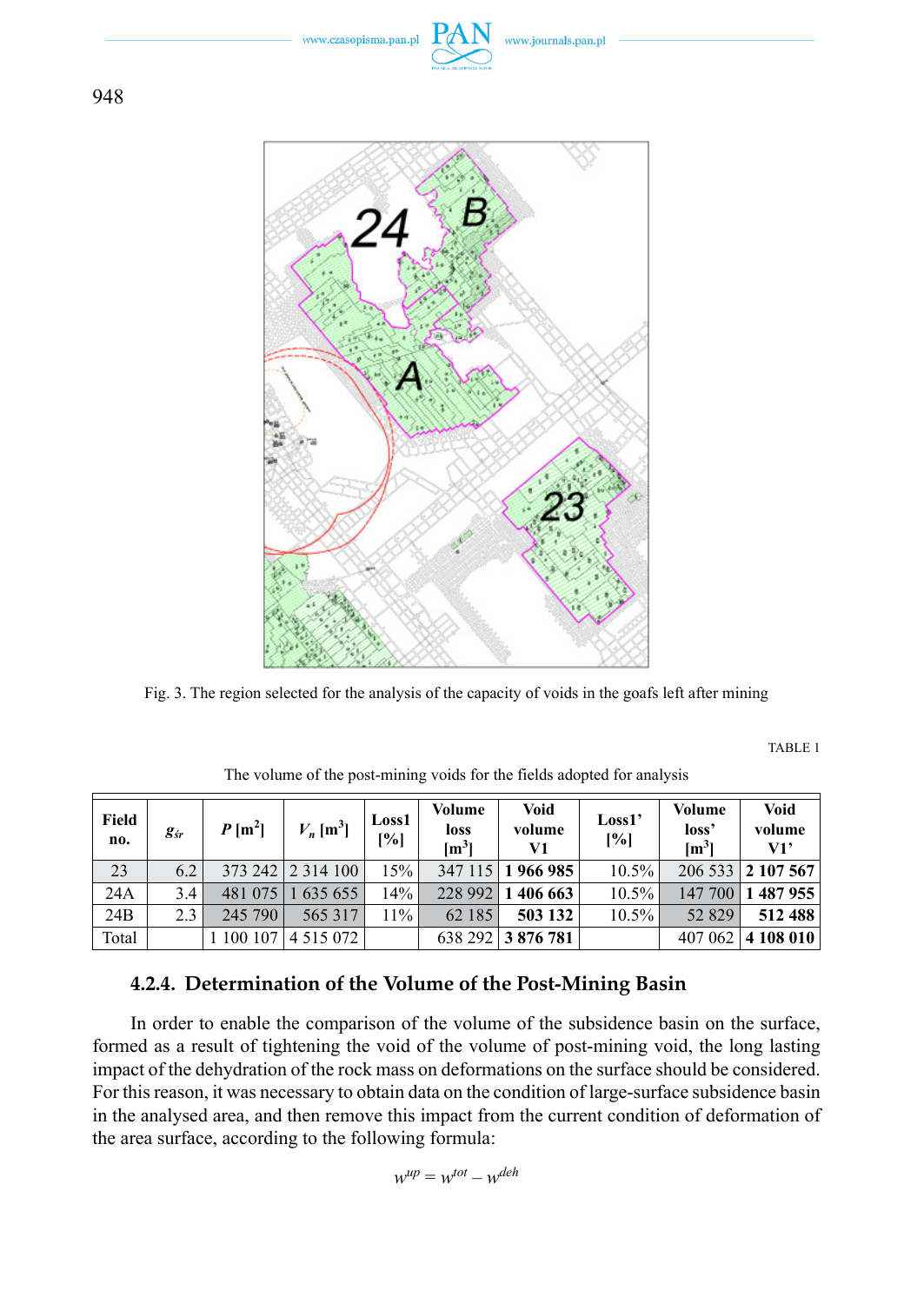www.czasopisma.pan.pl

The calculation of the volume of the surface basin, containing only the impact of mining, was performed on a numerical model using the module Volume Golden Software Surfer v 8. The calculated volume is presented in table 2 and figure 4.

TABLE 2

Comparison of the primary volume of goafs to the volume of the subsidence basin, and determining the reduction in the void in the test area

| No.           | Area of<br>mining<br>fields | g <sub>śr</sub> | <b>Nominal</b><br>volume of the<br>void $(Pg_{sr})$ | Loss 1<br>(residual)<br>pillars) | <b>Size</b><br>actual<br>void | <b>Volume of</b><br>subsidence<br>basin | Void<br>reduction<br>degree        | The remaining<br>volume of the<br>void in the goafs |
|---------------|-----------------------------|-----------------|-----------------------------------------------------|----------------------------------|-------------------------------|-----------------------------------------|------------------------------------|-----------------------------------------------------|
|               | $\rm fm^2$ 1                | [m]             | $\lceil m^3 \rceil$                                 | $\lceil m^3 \rceil$              | $\lceil m^3 \rceil$           | $\lceil m^3 \rceil$                     | $V_{\text{basin}}/V_{\text{void}}$ |                                                     |
|               | 100 107                     | 4.0             | 4 5 1 5 0 7 2                                       | 638 292                          | 3876781                       | 2 2 7 4 1 8 4                           | 0.59                               | 0.41                                                |
| $\mathcal{L}$ | 100 107                     | 4.0             | 4 5 1 5 0 7 2                                       | 407 062                          | 4 108 010                     | 2 2 7 4 1 8 4                           | 0.55                               | 0.45                                                |



Fig. 4. Subsidence basin (mining) above the fields of mining selected for the analysis

### **4.2.5. Determination of the Reduction in the Void**

The volumes of the void (table 1) and the surface basin in the test area, received as a result of the calculations, were then compared with each other, by calculating the coefficient of the reduction in the underground void for two cases of determining the coefficient Loss 1 (see table 1). The coefficient considers all elements included in the process of deformation occurring under the roof rocks, in the rock mass and on the surface, i.e.:

- convergence (tightening) of the post-mining void,
- generation of the rock debris (caving) in the heading,
- loosening of the overburden rocks,
- deflection of overlaying rocks and the area, and generation of the subsidence basin.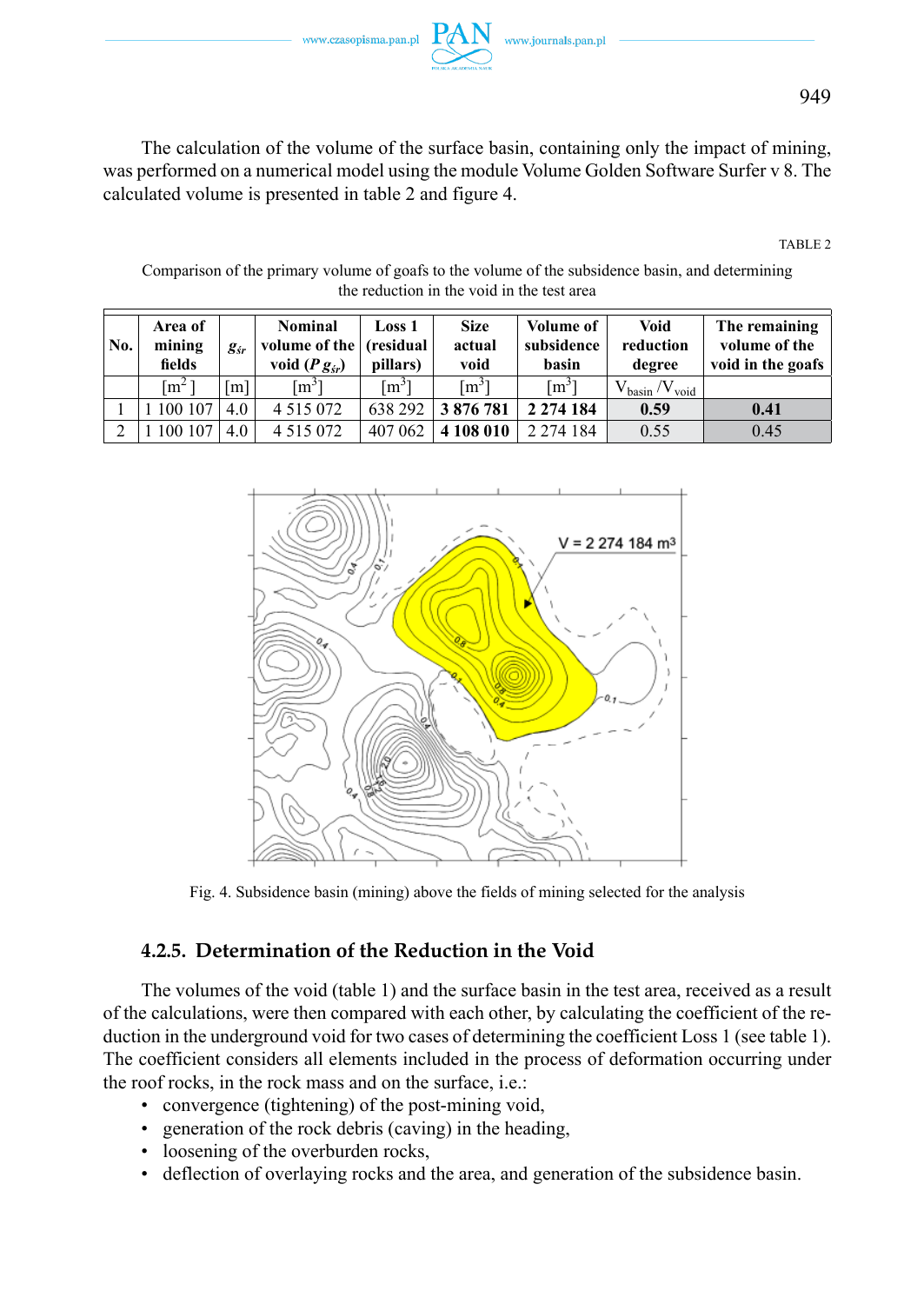

The coefficient of the reduction in post-mining void resulting from the calculations for the analysed area, depending on the calculation method, amounts to **0.55** or **0.59** (tab. 2). This means that approximately 60% of the volume of the post-mining void was revealed on the surface in the form of the subsidence basin. It can, therefore, be concluded that in LGOM, slightly more than 40% of the initial volume of the post-mining void still remains untightened in the form of a porous caving debris.

Considering the above statements and data from tables 1 and 2, in further parts of the thesis, the value of 0.4 (rounded) was adopted for determining the degree of filling the post-mining voids resulting from the process of tightening and caving in the goafs.

# **5. Impact of Time for Tightening of the Void**

From the point of view of modelling the process of deformation of the rock mass, the most important issues are the time of tightening of the excavations and scope of convergence in front of the mining and in the caving goafs. Significant knowledge about this topic can be gained from the results of the measurements of the mining headings convergence conducted constantly by the relevant services of particular mining plants. However, the measurements of convergence are performed only in the working fields. After fencing the zone of goafs, it is not possible to determine the course of tightening of the mining space over time. Thanks to the measurements of convergence, performed for the prevention purposes, there is a possibility to get to know the geometrical and temporary characteristics of the convergence process at least in the working zone of the mining field.

Considering the results of the above research concerning the speed of tightening the goafs based on the coefficient of convergence, it can be stated that with adequately large dimensions of the post-mining goaf field, the time of practically total tightening of the post-mining space amounts to (Hejmanowski, 2004):

- $-$  approximately  $7 8$  years for a hydraulic filling,
- approximately  $3 5$  years for a caving.

The scope of time also depends on whether the field was extracted in the area of old goafs or in the intact rock mass.

# **6. Attempt of Assessment of the Capacity of Goafs Fostering the Location of Waste in LGOM**

On the basis of the analyses conducted and described in the previous chapters, the criteria for the selection of regions and mining fields, which may be used for organized location of postflotation waste in the goafs were formulated. The criteria are as follows:

- 1) period of operation up to 5 years back (in reasonable cases up to 10 years),
- 2) fields extracted using the system with the roof deflection or regions with the thick deposit extracted with the partial backfill (locating stone),
- 3) the height of mining headings were not smaller than 3.0 m,
- 4) fields of the volume (V2) below 100 000  $m<sup>3</sup>$  were recognized as economically useless.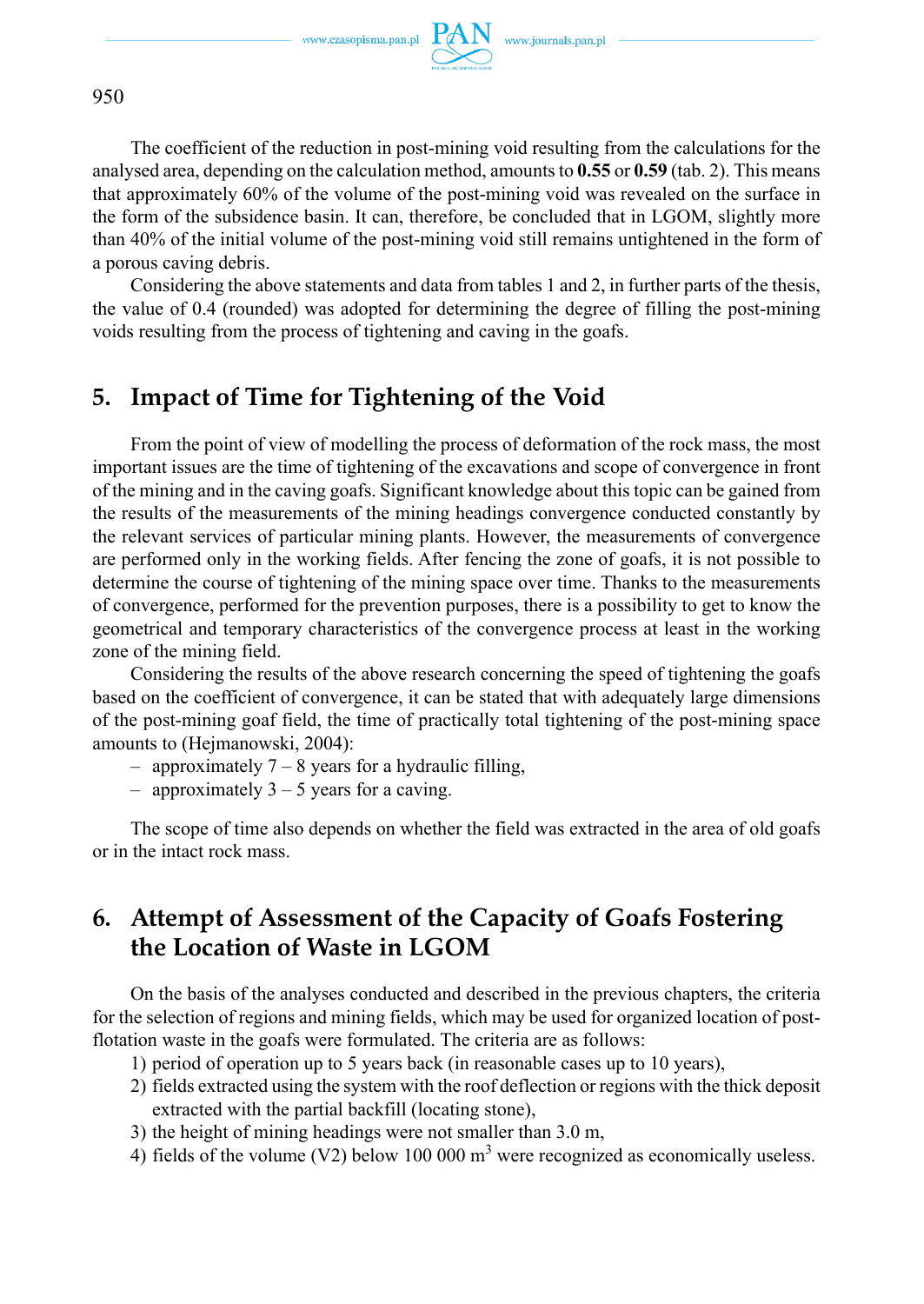

Taking into account the above criteria, the final selection of mining fields from among the originally selected ones in Chapter 3 was made. It significantly reduced the number and scope of mining fields possible to be used at the location of waste.

Tables 3, 4 and 5 compare the fields particularly useful for organized location of waste, strictly corresponding to the above criteria. The presented tables contain the following information about the fields in particular mining areas:

- area of the horizontal projection of mining fields ,
- nominal volume of the post-mining void,
- actual volume of the post-mining void resulting from leaving the residual pillars (V1),
- volume reduced due to the process of the deformation of the rock mass  $(V2)$ ,
- volume of the void left in the caving debris (only for the fields meeting the selection criteria).

In order to estimate the final capacity of the mining goafs of the selected fields, the following coefficients determining the reduction in the volume of the void have been adopted:

- 1) the coefficient of **loss 1,** connected with the limitation of the volume by residual pillars left in the heading (see Chapter 4.2.3),
- 2) the coefficient of **loss 2**, introducing a correction on the process of the post-mining tightening of the heading and vertical displacements of the rock mass and surface area; it was adopted as equal to 0.4, on the basis of the result of the analysis in Chapter 4,
- 3) also, the coefficient of **loss 3** enabling the estimation of practical capacity of the goafs with regard to locating liquid post-flotation waste was introduced. It was adopted as 0.5 to 0.7, depending on the thickness of the mined deposit. It was based on experiences and experiments from hard coal mining.

TABLE 3

|                | <b>O/ZG LUBIN</b> |                     |                  |                   |                |                    |           |  |
|----------------|-------------------|---------------------|------------------|-------------------|----------------|--------------------|-----------|--|
|                | <b>Volume</b>     | <b>Loss 1</b>       | V1               | Loss <sub>2</sub> | V <sub>2</sub> | Loss 3             | Goaf      |  |
| Field no.      | $[m^3]$           | residual<br>pillars | $\mathrm{[m^3]}$ | basin             | $[m^3]$        | caving<br>porosity | capacity  |  |
| 3              | 596 538           | 0.14                | 513 023          | 0.4               | 307 814        | 0.7                | 215 470   |  |
| $\overline{4}$ | 312 220           | 0.14                | 268 509          | 0.4               | 161 105        | 0.7                | 112 774   |  |
| 5              | 567 585           | 0.14                | 488 123          | 0.4               | 292 874        | 0.7                | 205 012   |  |
| 6              | 204 467           | 0.14                | 175 841          | 0.4               | 105 505        | 0.7                | 73 853    |  |
| 7a             | 223 488           | 0.14                | 192 200          | 0.4               | 115 320        | 0.7                | 80 724    |  |
| 7B             | 249 228           | 0.14                | 214 336          | 0.4               | 128 601        | 0.7                | 90 021    |  |
| 7c             | 414 334           | 0.14                | 356 327          | 0.4               | 213 796        | 0.7                | 149 657   |  |
| 7F             | 1 002 049         | 0.14                | 861 762          | 0.4               | 517057         | 0.7                | 361 940   |  |
| 10             | 827 275           | 0.14                | 711 457          | 0.4               | 426 874        | 0.6                | 256 124   |  |
| 11A            | 1 5 1 9 9 4 3     | 0.14                | 1 307 151        | 0.4               | 784 290        | 0.7                | 549 003   |  |
| 11B            | 221 790           | 0.15                | 188 522          | 0.4               | 113 113        | 0.5                | 56 557    |  |
| <b>TOTAL</b>   | 6 138 916         |                     | 5 277 250        |                   | 3 166 350      |                    | 2 151 135 |  |

Data on the capacity of mining fields fostering the location of waste in O. G. "Lubin-Małomice"

As Table 3 shows, the total capacity of goafs in the mining area "Lubin-Małomice" is approximately 2.2 million  $m^3$ .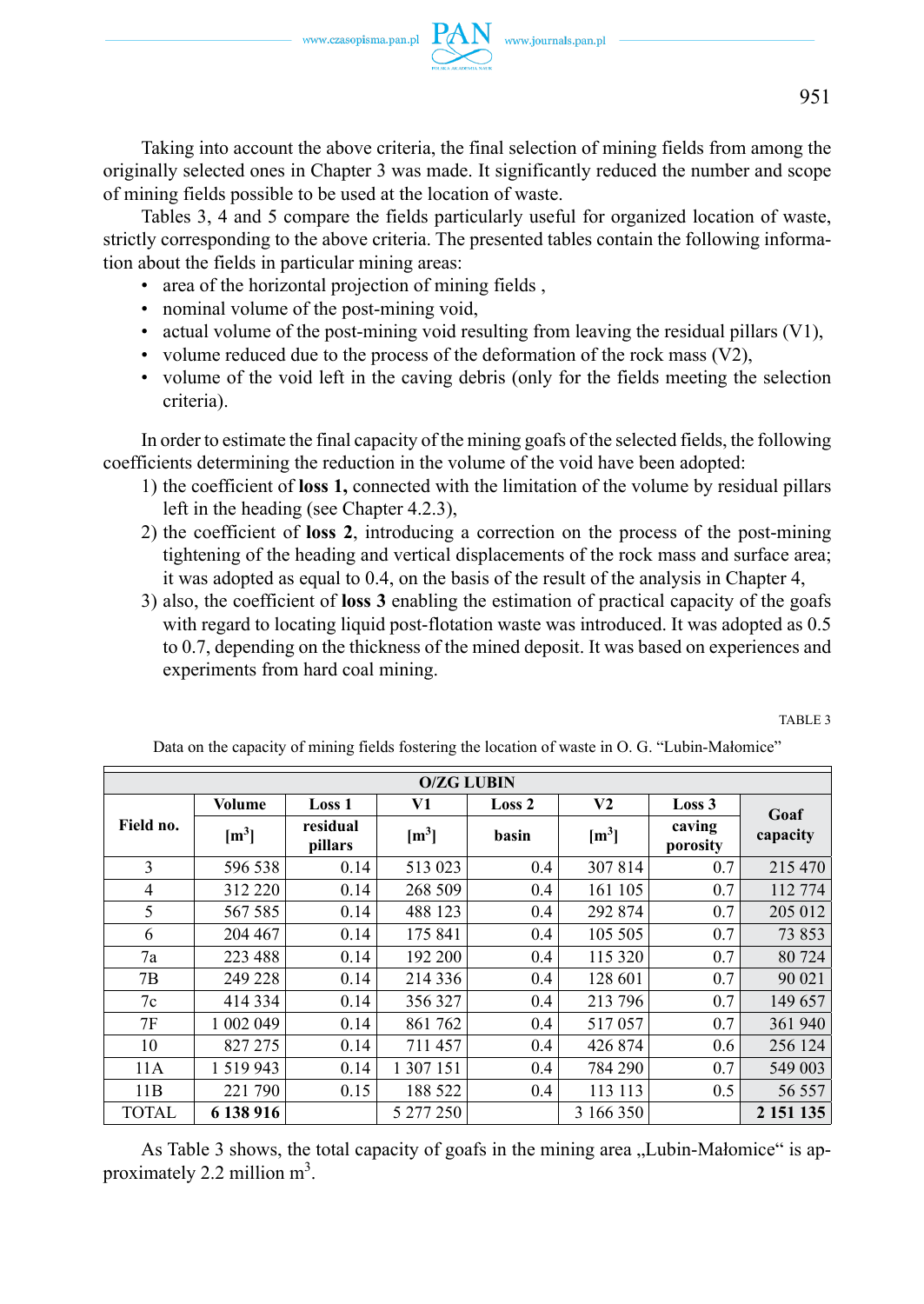

TABLE 4

| <b>O/ZG RUDNA</b> |                                   |                               |                        |                 |                           |                              |                  |
|-------------------|-----------------------------------|-------------------------------|------------------------|-----------------|---------------------------|------------------------------|------------------|
|                   |                                   |                               |                        |                 |                           |                              |                  |
| Field no.         | <b>Volume</b><br>$\mathrm{[m^3]}$ | Loss 1<br>residual<br>pillars | V1<br>$\mathrm{[m^3]}$ | Loss 2<br>basin | V <sub>2</sub><br>$[m^3]$ | Loss 3<br>caving<br>porosity | Goaf<br>capacity |
| 12B               | 172 872                           | 0.15                          | 146 941                | 0.4             | 88 165                    | 0.5                          | 44 082           |
| 12C               | 283 279                           | 0.15                          | 240 787                | 0.4             | 144 472                   | 0.5                          | 72 236           |
| 12D               | 381 159                           | 0.14                          | 327 797                | 0.4             | 196 678                   | 0.7                          | 137 675          |
| 12E               | 331 453                           | 0.15                          | 281735                 | 0.4             | 169 041                   | 0.5                          | 84 5 20          |
| 13A               | 91 560                            | 0.22                          | 71 417                 | 0.4             | 42 850                    | 0.5                          | 21 4 25          |
| 13B               | 188 334                           | 0.22                          | 146 901                | 0.4             | 88 140                    | $\overline{0.5}$             | 44 070           |
| 13C               | 191367                            | 0.22                          | 149 266                | 0.4             | 89 560                    | 0.5                          | 44 780           |
| 13D               | 59 378                            | 0.22                          | 46 315                 | 0.4             | 27 789                    | 0.5                          | 13 8 95          |
| 13E               | 127 023                           | 0.23                          | 97 808                 | 0.4             | 58 685                    | 0.5                          | 29 342           |
| 13F               | 213 129                           | 0.23                          | 164 109                | 0.4             | 98 4 66                   | 0.5                          | 49 233           |
| 14                | 80 010                            | 0.15                          | 68 009                 | 0.4             | 40 805                    | 0.5                          | 20 403           |
| 16A               | 591 463                           | 0.15                          | 502 743                | 0.4             | 301 646                   | 0.6                          | 180 988          |
| 17                | 201 584                           | 0.22                          | 157 236                | 0.4             | 94 341                    | $\overline{0.5}$             | 47 171           |
| 18A               | 73 292                            | 0.14                          | 63 031                 | 0.4             | 37819                     | 0.6                          | 22 691           |
| 18 <sub>B</sub>   | 350 952                           | 0.14                          | 301819                 | 0.4             | 181 091                   | 0.6                          | 108 655          |
| 19A               | 1881575                           | 0.14                          | 1618154                | 0.4             | 970 892                   | 0.7                          | 679 625          |
| 20A               | 268 032                           | 0.14                          | 230 507                | 0.4             | 138 304                   | 0.6                          | 82 983           |
| 20B               | 240 797                           | 0.22                          | 187821                 | 0.4             | 112 693                   | 0.5                          | 56 346           |
| 20C               | 909 956                           | 0.14                          | 782 562                | 0.4             | 469 537                   | 0.7                          | 328 676          |
| 20F               | 2 3 3 3 4 1 6                     | 0.22                          | 1866733                | 0.4             | 1 120 040                 | $\overline{0.5}$             | 560 020          |
| 22A               | 55 890                            | 0.14                          | 48 066                 | 0.4             | 28 8 39                   | 0.7                          | 20 188           |
| 22B               | 582 186                           | 0.14                          | 500 680                | 0.4             | 300 408                   | 0.7                          | 210 285          |
| 22C               | 375 499                           | 0.14                          | 322 929                | 0.4             | 193 758                   | 0.7                          | 135 630          |
| 22E               | 129 099                           | 0.14                          | 111 025                | 0.4             | 66 615                    | 0.7                          | 46 631           |
| 23                | 2 3 1 4 1 0 0                     | 0.15                          | 1 966 985              | 0.4             | 1 180 191                 | 0.5                          | 590 096          |
| 24                | 872 804                           | 0.14                          | 750 611                | 0.4             | 450 367                   | 0.7                          | 315 257          |
| $\overline{25}$   | 1 466 750                         | 0.14                          | 1 261 405              | 0.4             | 756 843                   | 0.7                          | 529 790          |
| <b>TOTAL</b>      | 13 300 207                        |                               | 11 151 986             |                 | 6 691 192                 |                              | 3 946 901        |

Data for mining fields fostering the location of waste in O. G. "Rudna"

As table no. 4 shows, the total capacity of post-mining goafs in the mining area "RUDNA" is approximately 3.9 million  $m<sup>3</sup>$ .

TABLE 5

Data for mining fields fostering the location of waste in O. G. "Polkowice" and O. G. "Sieroszowice"

| O/ZG POLKOWICE-SIEROSZOWICE |             |                     |                     |        |                     |                    |          |  |
|-----------------------------|-------------|---------------------|---------------------|--------|---------------------|--------------------|----------|--|
| field no.                   | Volume      | Loss 1              | V1                  | Loss 2 | V2                  | Loss 3             | Goaf     |  |
|                             | $\rm [m^3]$ | residual<br>pillars | $\lceil m^3 \rceil$ | basin  | $\lceil m^3 \rceil$ | caving<br>porosity | capacity |  |
| 26A                         | 538 763     | 0.15                | 457 949             | 0.4    | 274 769             | 0.7                | 192 339  |  |
| 26B                         | 165 789     | 0.14                | 002578              | 0.4    | 601 547             | 0.7                | 421 083  |  |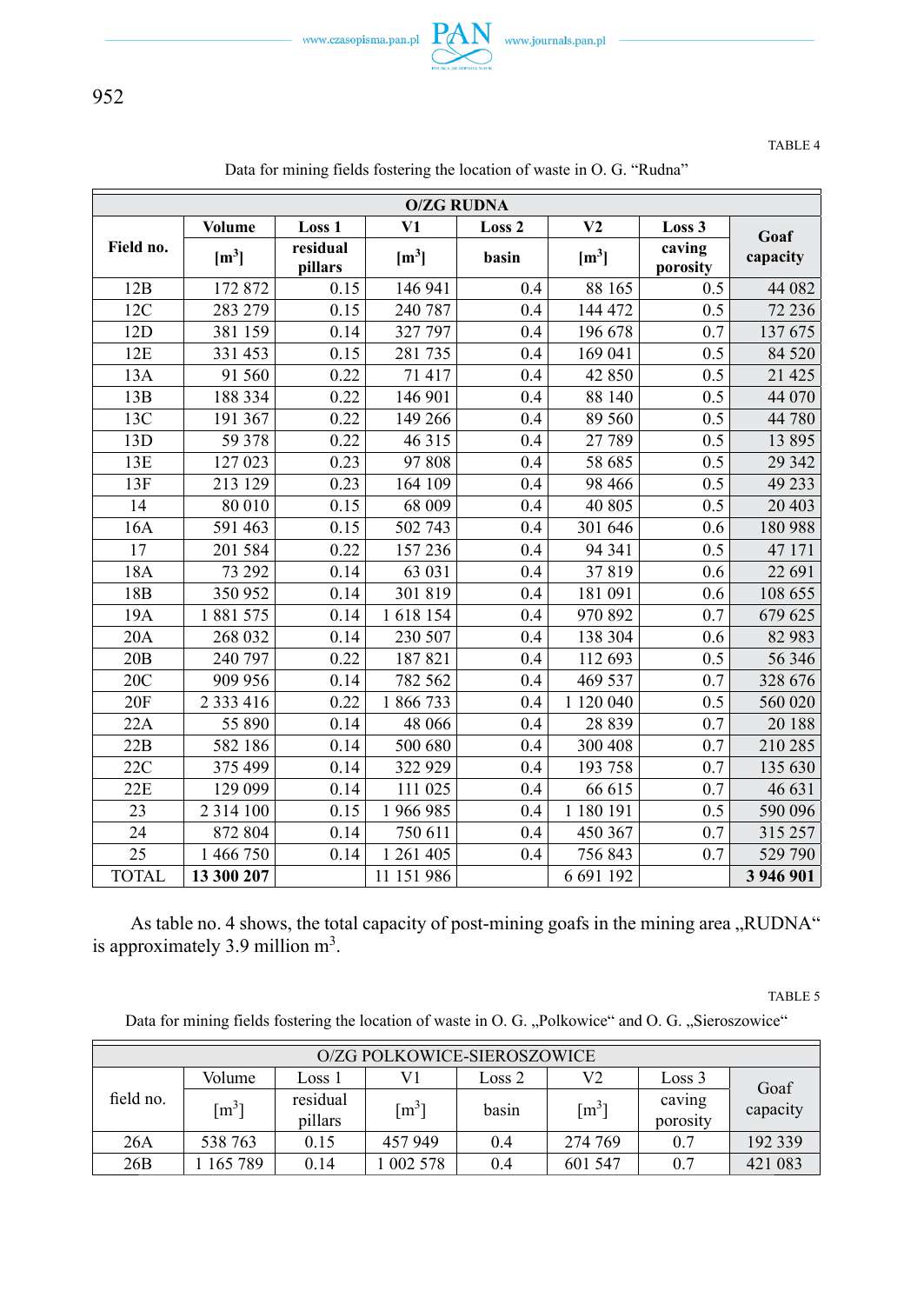

| 26C          | 1 0 3 1 6 5 1 | 0.14 | 887 220       | 0.4 | 532 332   | 0.7 | 372 632 |
|--------------|---------------|------|---------------|-----|-----------|-----|---------|
| 28A          | 821 767       | 0.14 | 706 719       | 0.4 | 424 032   | 0.7 | 296 822 |
| 28B          | 114 538       | 0.14 | 98 502        | 0.4 | 59 101    | 0.7 | 41 371  |
| 29A          | 81 561        | 0.14 | 70 142        | 0.4 | 42 0 85   | 0.7 | 29 4 60 |
| 29D          | 47 646        | 0.14 | 40 976        | 0.4 | 24 5 8 5  | 0.7 | 17 210  |
| 29E          | 330454        | 0.14 | 284 190       | 0.4 | 170 514   | 0.7 | 119 360 |
| 30A          | 483 344       | 0.14 | 415 676       | 0.4 | 249 406   | 0.7 | 174 584 |
| 31B          | 220 992       | 0.14 | 190 053       | 0.4 | 114 032   | 0.7 | 79 822  |
| 32A          | 240 476       | 0.14 | 206 810       | 0.4 | 124 086   | 0.7 | 86 860  |
| 32B          | 158 577       | 0.14 | 136 377       | 0.4 | 81 826    | 0.7 | 57 278  |
| <b>TOTAL</b> | 5 235 558     |      | 4 4 9 7 1 9 3 |     | 2 698 316 |     | 888 821 |

As table no. 5 shows, the total capacity of goafs in the mining area "Polkowice" and "Sieroszowice" (using the adopted assumptions) debris amounts to approximately 1.9 million  $m^3$ .

The fields of exploitation selected for locating post-flotation waste, from all analyzed mining areas have the total capacity of approximately **8 million m3** .

In the thesis (Popiołek, Mazurkiewicz, 2011), the possibility of taking into account all fields extracted in the last 10 years was considered, which is substantiated. With such an assumption, the estimated volume of goafs increased to 19.2 million  $m<sup>3</sup>$ .

# **7. Summary and Final Conclusions**

Based on previous experiences in locating waste in underground mines, and especially in coal mining, it was recognized that the most probable option in the LGOM mines is the possibility of locating waste in the goafs formed after mining the ore of the thickness of more than 3 metres conducted in the last 5 years, with the systems of roof deflection and partial lifting of excavations with hydraulic sand or sand-slag filling or partial filling the goafs with waste rock. The estimated volume of voids in the goafs amounts to, respectively:

| $\cdot$ O/ZG "Lubin"                                               | $-2.2$ million m <sup>3</sup> . |
|--------------------------------------------------------------------|---------------------------------|
| • $O/ZG$ "Rudna"                                                   | $-3.9$ million m <sup>3</sup> . |
| • $O/ZG$ "Polkowice – Sieroszowice" – 1.9 million m <sup>3</sup> , |                                 |

The total capacity of the goafs is approximately 8 million  $m<sup>3</sup>$ .

The possibility of locating waste in the goafs after mining the deposit ore with thicknesses from 2 to 3 m, which were formed after mining completed in the last 10 years were recognized as less likely. They are accordingly:

| • $O/ZG$ "Lubin" | $-4.8$ million m <sup>3</sup> , |
|------------------|---------------------------------|
| • $O/ZG$ "Rudna" | $-7.5$ million m <sup>3</sup> , |

• O/ZG "Polkowice – Sieroszowice" – 6.8 million  $m^3$ .

One may thus estimate that for all branches of KGHM PM S.A. the capacity of the goafs is approximately 19.2 million  $m<sup>3</sup>$ .

The goafs after mining with hydraulic filling, goafs in the deposit of the thickness of up to 2 m and areas of mining completed more than 20 years ago were recognized as useless for locating waste.